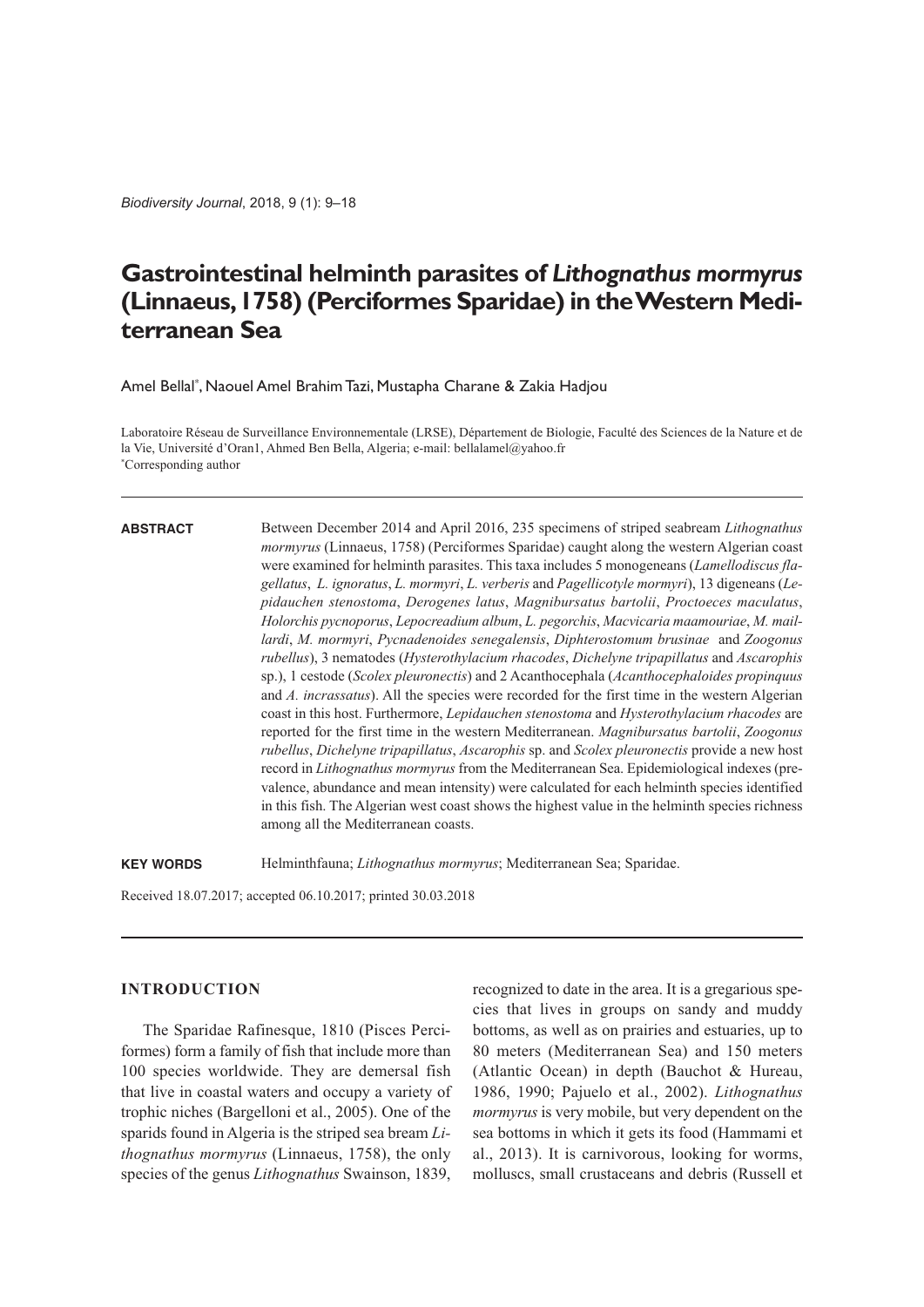al., 2014). Its excellent meat makes it a commercially important fish. *Lithognathus mormyrus* is widely distributed along the coasts of the Mediterranean and is present in the Atlantic Ocean from the bay of Bicay to the promontory of Good Hope, the Red Sea. This species is also found in the Western Indian Ocean and the Black Sea (Bauchot & Hureau, 1990; Kallianiotis et al., 2005).

The parasitic fauna of *L. mormyrus* has been studied in several areas: the Western Mediterranean Sea (Euzet, 1984; Oliver, 1987; Bartoli et al., 1989; Bartoli et al., 1993; Bartoli & Bray, 1996; Jousson et al., 1999; Sasal et al., 1999; Jousson et al., 2000; Benmansour et al., 2001; Jovelin & Justine, 2001; Desdevises et al., 2002; Bartoli et al., 2005; Ramdane et al., 2007; Gargouri Ben Abdallah & Maamouri, 2008; Boudaya et al., 2009; Ramdane et al., 2009; Boualleg et al., 2010, 2011; Gargouri Ben Abdallah et al., 2011; Poisot et al. , 2011; Derbel et al., 2012; Samn et al., 2014; Antar et al., 2015; Gargouri Ben Abdallah et al., 2015); the Eastern Mediterranean Sea (Deardorff & Overstreet, 1978; Saad Fares & Maillard, 1990; Saad-Fares & Combes, 1992a, b; Bruce et al., 1994; Akmırza, 2010; Cafer et al., 2015; Demirkale et al., 2015); other undefined areas of the Mediterranean Sea (Bray & Cribb, 1997; Desdevises, 2001); Adriatic (Radujkovic & Raibaut, 1989a, b; Radujkovic & Euzet, 1989; Orecchia et al., 1988; Desdevises, 2001; Radujkovic et al., 1989; Bray & Bartoli, 1996); the North-Eastern Atlantic Ocean (Gijon-Botella & Lopez-Roman, 1989); the South-Eastern Atlantic Ocean (Gaevskaya & Aleshkina, 1988); the Aegean Sea (Akmirza, 2013; Çinar, 2014) and the Red Sea (Bray & Cribb, 1989).

To date, there are no detailed reports on the communities of helminth parasites along the Algerian coasts. The aim of this study is to describe and characterize the helminth fauna of *L. mormyrus* that inhabits the Oran Bay (North-Western Algeria), thus contributing to the knowledge of the biodiversity of the region.

#### **MATERIAL AND METHODS**

From December 2014 to April 2016, 235 specimens of *L. mormyrus* from the Oran bay (35<sup>°</sup> 43<sup>°</sup> N  $-$  0 $\degree$  37' W) (Fig. 1) were collected in order to de-

termine the helminth fauna of this host. The caught fishes were transported as quickly as possible to the laboratory in an isotherm container. Each specimen was measured, weighed and dissected. All organs, including visceral parts were removed and carefully checked for parasites. Helminth parasites were examined and identified under a binocular microscope. The sites of each parasite species were noted. For the taxonomic studies, the nematodes were relaxed and cleaned in a petri dish, then fixed and stored in a mixed solution of glycerine (50 ml) and ethanol 70% (950 ml). Acanthocephala, Cestoda, Digenea and some Monogenea were fixed in 70% ethanol, stained with iron acetocarmine, dehydrated through a graded alcohol series, cleared in dimethyl phthalate and finally examined as permanent mounts in Canada balsam. Other Monogenea were transferred individually onto a slide in a drop of ammonium picrate-glycerine (APG) (Malmberg, 1957). Calculation of the infection parameters related to prevalence, mean intensity and abundance was based on the work of Bush et al. (1997).

### **RESULTS**

In this set of 235 *L. mormyrus* analyzed specimens, 24 helminth parasite species were collected. Their list, life stage and infection site in the hosts are presented in the Table1. There are: 5 species of Monogenea of which 4 Monopisthocotylea (*Lamellodiscus flagellatus*, *Lamellodiscus ignoratus*, *Lamellodiscus mormyri* and *Lamellodiscus verberis*) and 1 Polyopisthocotylea (*Pagellicotyle mormyri*); 13 species of Digenea (*Lepidauchen stenostoma*, *Derogenes latus*, *Magnibursatus bartolii*, *Proctoeces maculatus*, *Holorchis pycnoporus*, *Lepocreadium album*, *L. pegorchis*, *Macvicaria maa mouriae*, *M. maillardi*, *M. mormyri*, *Pycnadenoides senegalensis*, *Diphterostomum brusinae* and *Zoogonus rubellus*); 3 species of Nematoda (*Hysterothylacium rhacodes*, L3, L4 stage larvae and adults, *Dichelyne tripapillatus*, adult stage and *Ascarophis* sp., adult stage); 1 species of Cestoda (*Scolex pleuronectis*, larval stage) and 2 species of Acanthocephala (*Acanthocephaloides propinquus* and *A. incrassatus*).

The Digenea are the dominant group of helminths and show a high species diversity. The study of these parasites distribution within the host di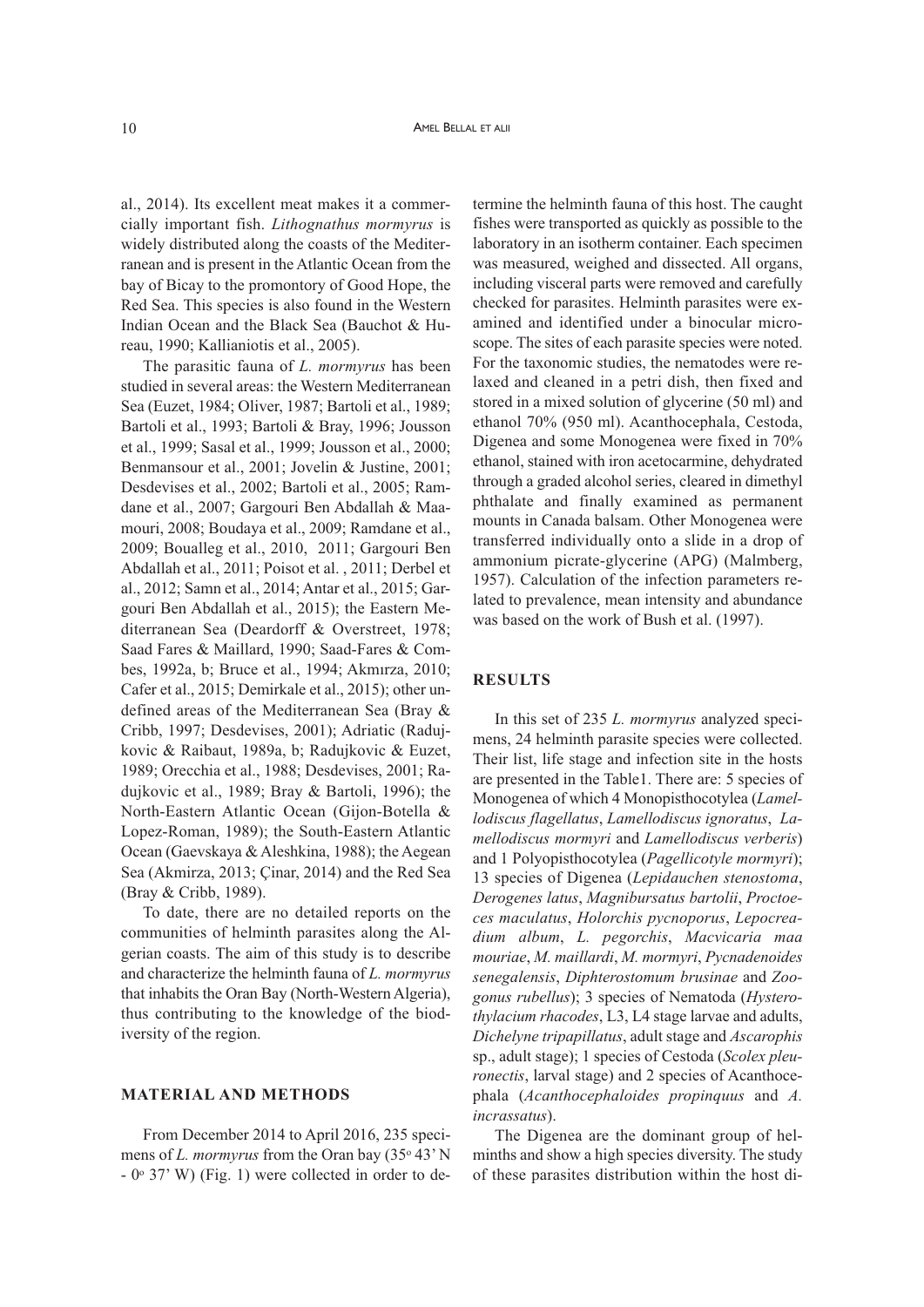gestive tract showed that *Derogenes latus* occupies the gall blader, *Magnibursatus bartolii* is localized at the stomach level and *Proctoeces maculatus* in the rectum. The majority of the trematodes seems to show clear ecological preference and limits its distribution to only one niche, in this case the intestine. *Holorchis pycnoporus* has the highest prevalence, mean intensity and abundance  $(P\% =$ 61.27, A= 2.99, MI= 4.88).

The 5 monogenean species were detected only in the gills of *L. mormyrus*, the highest infestation rate being found for *Lamellodiscus ignoratus* at 84.89%. The highest mean infestation intensity exceeds 4 parasites per fish as found for *Lamellodiscus mormyri*, whereas the highest abundance value is recorded for *L. mormyri* (2.28).

The 3 Nematoda taxa were found only in the intestine, except for *Hysterothylacium rhacodes,* which were also observed in the connective tissues of the visceral cavity with a high prevalence (29.78%) and abundance (0.56). *Dichelyne tripapillatus* presented the highest mean intensity of 2.34 and *Ascarophis* sp. the lowest prevalence.

Larvae of *Scolex pleuronectis* (Cestoda) occurred only in the intestine with the following infection values:  $P\% = 3.40$ ; A= 0.05 and MI= 1.62.

The 2 Acanthocephala, *Acanthocephaloides propinquus* and *A. incrassatus*, were detected only in the rectum with a prevalence of 5.10 and 1.27, respectively.

### **DISCUSSION**

The diversity of Digenea in *L. mormyrus* is more important in the Oran bay than in any other localities of the Mediterranean Sea. The successful completion of the life cycles of these parasites in the Oran bay may be due to a confined environment that limits the dispersion of the larval stages. The biodiversity, environment, and stability of the site can also contribute to this richness of digeneans. Indeed, a high level of digenean diversity in the Scandola Nature Reserve (Corsica) has been related to the equilibrium stability of the ecosystem that is devoid of major pollutants and opens directly to the Western Mediterranean basin (Bartoli et al., 2005). Also, environmental factors are important in determining parasitic fauna (Holmes, 1990). They may be the living environment, pelagic or benthic

living conditions, coastal life, temperature and physico-chemical conditions of water (Polyanski, 1961; Rohde, 1978; Campbell, 1983; Moller, 1997). It should be noted though that Gargouri Ben Abdallah et al. (2011) revealed the presence of *Allopodocotyle pedicellata* (Stossich, 1887) in *L. mormyrus* from the Bizerte lagoon, whereas this parasite was not collected in this investigation. Its absence might be attributed to the rarity of this parasite or the absence of different intermediate hosts.

Since the majority of Digenea (*Lepidauchen stenostoma*, *Holorchis pycnoporus*, *Lepocreadium album*, *L. pegorchis*, *Macvicaria maamouriae*, *M. maillardi*, *M. mormyri*, *Pycnadenoides senegalensis*, *Diphterostomum brusinae* and *Zoogonus rubellus*) was recorded in the intestine, it constitutes the preferred habitat probably in relation to the host diet. In fact, since it presents the greatest surface area in comparison to the other organs of the studied fish and the most nutrient-rich site, it influences the parasite specificity towards the host. Smith (1981) reported that most parasites inhabit the intestine because of their general feeding habits. As pointed out by Holmes (1990), the use of nutrients by pests constitutes one of the major regulating parameters for the competition among the intestine parasites. According to Sasal et al. (1999), it is the main factor affecting parasite community structure, especially for digenean trematodes that are transmitted to their final host through a predator-prey relationship. Indeed, according to Froese & Pauly (2014) and Fischer et al. (1987), *L. mormyrus* feeds on worms, mollusks and small crustaceans. However, some species are limited to the stomach (*Magnibursatus bartolii*), rectum (*Proctoeces maculatus*) or gall bladder (*Derogenes latus*). The movement of the stomach muscle and the hydrochloric acid it contains may lead to a reduced number of the parasites in it (Akinsanya et al., 2008). According to Ricklefs & Schluter (1993), as some parasites are limited to a microbiotope, it results in the presence of a physical or chemical barrier difficult to cross by other digeneans. Indeed, a key factor in niche restriction processes is intra- and inter-specific competition (Holmes, 1990; Sukhdeo & Sukhdeo, 1994; Dezfuli et al., 2002).

The examination of the ecological terms shows that *Holorchis pycnoporus* and to a lesser degree *L. pegorchis* and *M. mormyri* seem to be the most frequent parasites. The former was recorded in many different regions of the Mediterranean Sea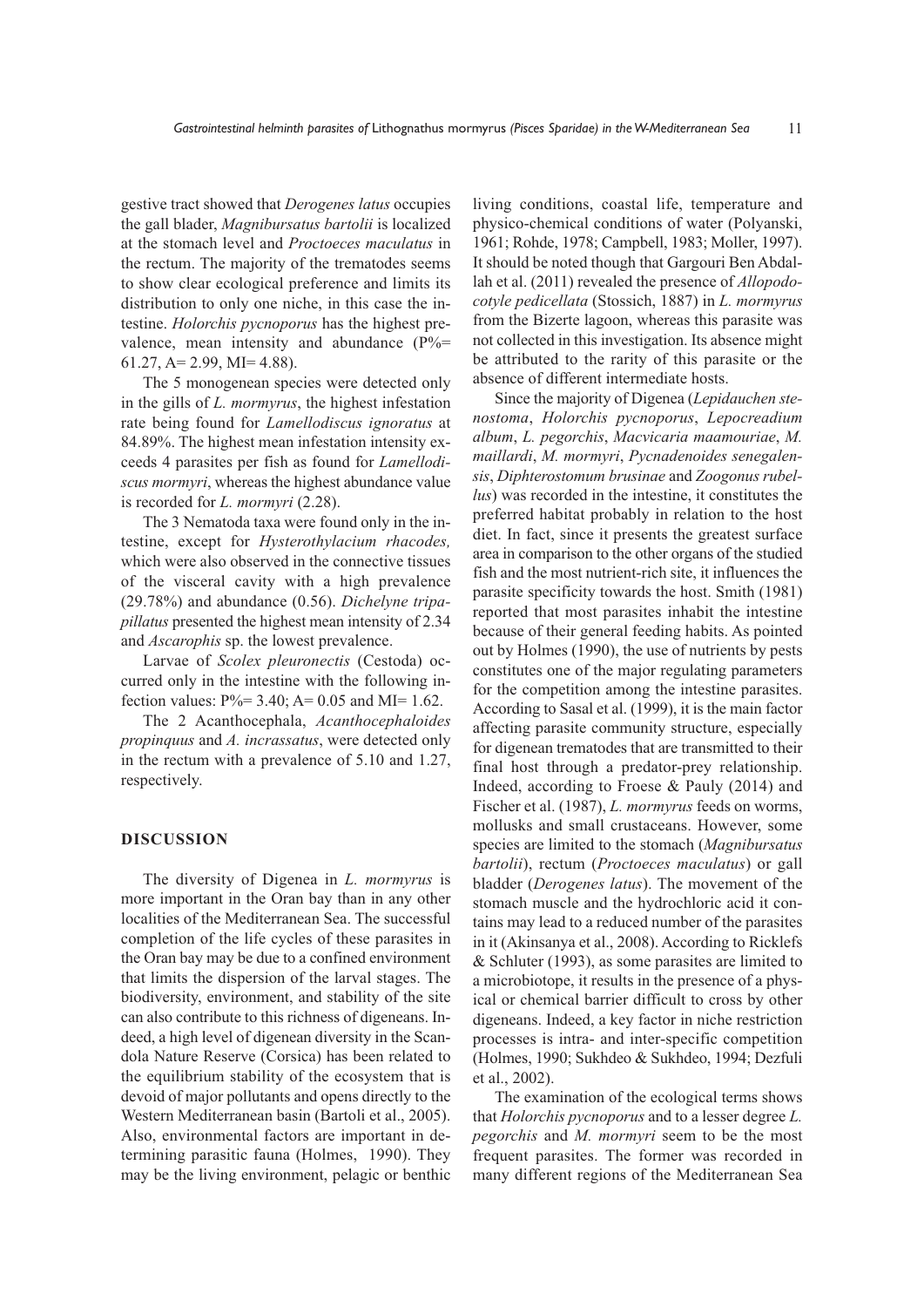| Lithognathus mormyrus (N=235)<br>infected by:                                           | <b>Stage</b> | <b>Site</b>  | $P(\%)$ | A    | МI             |
|-----------------------------------------------------------------------------------------|--------------|--------------|---------|------|----------------|
| <b>MONOGENEA</b>                                                                        |              |              |         |      |                |
| Pagellicotyle mormyri (Lorenz, 1878)                                                    | A            | G            | 22.97   | 0.45 | $\overline{2}$ |
| Lamellodiscus flagellatus<br>Boudaya, Neifar et Euzet, 2009                             | А            | G            | 31.06   | 0.78 | 2.53           |
| Lamellodiscus ignoratus Palombi, 1943                                                   | A            | G            | 54.89   | 1.86 | 3.40           |
| Lamellodiscus mormyri Euzet et Oliver, 1967                                             | A            | G            | 51.91   | 2.28 | 4.40           |
| Lamellodiscus verberis Euzet et Oliver, 1967                                            | А            | G            | 20.85   | 0.52 | 2.51           |
| <b>DIGENEA</b>                                                                          |              |              |         |      |                |
| Lepidauchen stenostoma Nicoll, 1913                                                     | A            | I            | 28.51   | 0.44 | 1.55           |
| Derogenes latus Janiszewska, 1953                                                       | А            | GB           | 3.40    | 0.07 | 2.12           |
| Magnibursatus bartolii Kostadinova, Power,<br>Fernandez, Balbuena, Raga et Gibson, 2003 | А            | S            | 7.23    | 0.22 | 3.05           |
| Proctoeces maculatus (Looss, 1901)                                                      | А            | R            | 4.68    | 0.06 | 1.36           |
| Holorchis pycnoporus Stossich, 1901                                                     | А            | Ι            | 61.27   | 2.99 | 4.88           |
| Lepocreadium album (Stossich, 1890)                                                     | А            | I            | 8.93    | 0.18 | 2.09           |
| Lepocreadium pegorchis (Stossich, 1901)                                                 | А            | L            | 49.97   | 1.31 | 3.05           |
| Macvicaria maamouriae<br>Antar, Georgieva, Gargouri et Kostadinova, 2015                | А            | T            | 2.55    | 0.03 | 1.5            |
| Macvicaria maillardi Bartoli, Bray et Gibson, 1989                                      | A            | T            | 5.53    | 0.07 | 1.30           |
| Macvicaria mormyri (Stossich, 1885)                                                     | A            | T            | 44.25   | 0.94 | 2.13           |
| Pycnadenoides senegalensis<br>Fischthal et Thomas, 1972                                 | A            | T            | 2.97    | 0.02 | $\mathbf{1}$   |
| Diphterostomum brusinae (Stossich, 1889)                                                | A            | $\mathbf{I}$ | 18.29   | 0.54 | 2.95           |
| Zoogonus rubellus (Olsson, 1868) Odhner, 1902                                           | А            | Ι            | 6.80    | 0.11 | 1.62           |
| <b>NEMATODA</b>                                                                         |              |              |         |      |                |
| Hysterothylacium rhacodes<br>(Deardorff et Overstreet, 1978)                            | AL           | <b>VCI</b>   | 29.78   | 0.56 | 1.9            |
| Dichelyne tripapillatus (Gendre, 1927)                                                  | А            | Ι            | 23.40   | 0.54 | 2.34           |
| Ascarophis sp.                                                                          | А            | I            | 2.55    | 0.02 | $\mathbf{1}$   |
| <b>CESTODA</b>                                                                          |              |              |         |      |                |
| Scolex pleuronectis Müller, 1788                                                        | L            | T            | 3.40    | 0.05 | 1.62           |
| <b>ACANTHOCEPHALA</b>                                                                   |              |              |         |      |                |
| Acanthocephaloides propinquus (Dujardin, 1845)                                          | А            | R            | 5.10    | 0.07 | 1.5            |
| Acanthocephaloides incrassatus (Molin, 1858)                                            | А            | R            | 1.27    | 0.02 | 1.66           |

Table 1. Infection parameters of striped seabream (*Lithognathus mormyrus*) from the Oran bay. Abbreviations: P% = prevalence; A= abundance; MI= mean intensity; A= adult; L= larva; G= gills; I= intestine; GB= gall blader; S= stomach; R= Rectum; VC= Visceral cavity.

(Orecchia et al.,1988; Radujkovic & Raibaut, 1989; Radujkovic et al., 1989; Bartoli & Bray, 1996; Bray & Cribb, 1997; Sasal et al., 1999; Akmirza, 2000).

Furthermore, *Holorchis pycnoporus* is the most prevalent and abundant and has the highest mean intensity of trematode species. This result agrees with studies carried out on the *L. mormyrus* in other parts of the Mediterranean Sea (Bartoli et al., 2005; Gargouri Ben Abdallah & Maamouri, 2008; Gargouri Ben Abdallah et al., 2011; Derbel et al., 2012).

The 9 species of Trematodes (*Derogenes latus*, *Proctoeces maculatus*, *Lepocreadium album*, *L. pegorchis*, *Macvicaria maamouriae*, *M. maillardi*, *M. mormyri*, *Pycnadenoides senegalensis* and *Diphte-*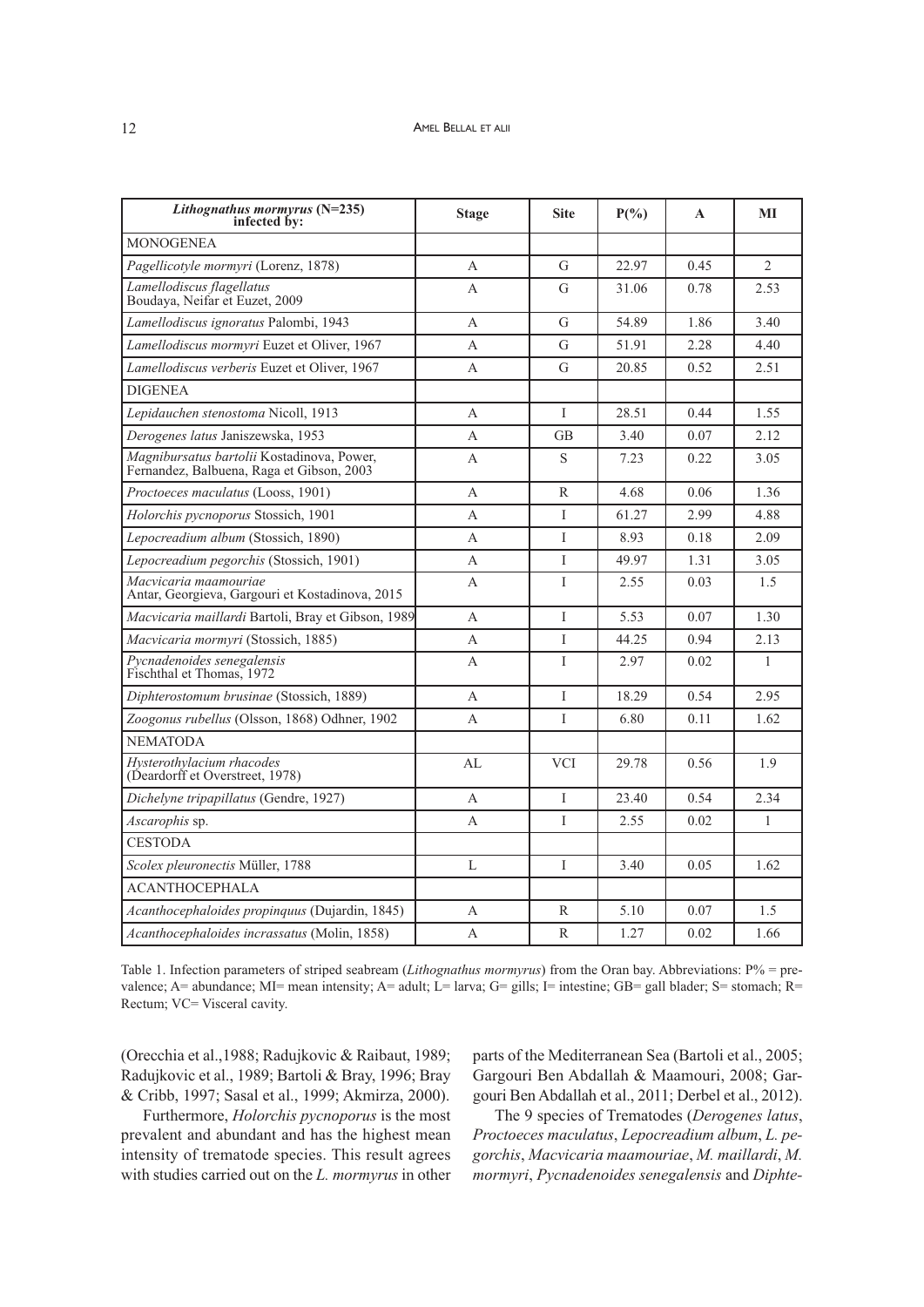*rostomum brusinae*) recorded in the present study were already detected in different Mediterranean areas (Orecchia et al., 1988; Bartoli et al., 1989; Radujkovic & Raibaut, 1989a; Radujkovic et al., 1989; Saad Fares & Maillard, 1990; Saad-Fares & Combes, 1992a, b; Bartoli et al., 1993; Sasal et al., 1999; Jousson et al., 1999; Jousson et al., 2000; Bartoli et al. 2005; Gargouri Ben Abdallah & Maamouri, 2008; Gargouri Ben Abdallah et al., 2011; Derbel et al., 2012; Antar et al., 2015). In contrast, *Lepidauchen stenostoma*, *Magnibursatus bartolii* and *Zoogonus rubellus* were observed only among *L. mormyrus* from the Oran bay, although the first one was already described as a parasite of *L. mormyrus* in the Adriatic Sea off the coast of Montenegro (Bray & Bartoli, 1996). *Magnibursatus bartolii* was already encountered in: *Boops boops* (Linnaeus, 1758), another sparid species from the North-east Atlantic coast, Spain (Kostadinova et al., 2003); *Oblada melanura* (Linnaeus, 1758) from the Gulf of Tunis (Gargouri Ben Abdallah & Maamouri, 2008); *Sparus aurata* (Linnaeus, 1758) from the Bizerte Lagoon (Gargouri Ben Abdallah et al., 2011); *Diplodus sargus* (Linnaeus, 1758) off the coast of Buriana, Spain (Kostadinova & Gibson, 2009) and *D. sargus* from the Oran bay (Bellal et al., 2016).

Similary, *Zoogonus rubellus* has been reported in several fish species belonging to the Sparidae family in: the Southeast Atlantic (Parukhin, 1966); Corsica (Jousson et al., 1999; Sasal et al., 1999; Bartoli et al., 2005); the Gulf of Tunis (Gargouri Ben Abdallah & Maamouri, 2008); the Bizerte Lagoon (Antar & Gargouri Ben Abdallah, 2013.) and also the Oran bay (Bellal et al., 2016). Hence, we report them here for the first time in *L. mormyrus* from the western Mediterranean.

The evaluation of the parasite indices as seen on the table reveals that it is the Monopisthocotylea that records the highest values. The difference observed between the two subclasses may be due to the large size of the Polyopisthocotylea which increases the spatial competition in the gills of the infested fish. According to Combes (1995), high parasite loads may indicate that the host provides better habitat, and it means that parasite/host encounters are easier and compatibility is possible.

Among Monogenea, there were five most frequent species detected of which four *Lamellodiscus* Johnston et Tiegs, 1922, *L. ignoratus* being the dominant species with a prevalence of 54.89%. The

latter was already reported in *L. mormyrus* by: Radujkovic & Raibaut (1989a) in Southern Adriatic Sea; Desdevises (2001) off the French coast of the Mediterranean Sea and Boudaya et al. (2009) off Sète (France) and Sfax (Tunisia). It has also been found in other sparid species (Oliver, 1987; Radujkovic & Euzet, 1989; Desdevises et al., 2002; Amin & Euzet, 2005; Amine et al., 2006, 2007a, b; Poisot et al., 2011; Kouachi et al., 2012). *Lamellodiscus mormyri* and *L. verberis* were found in *L. mormyrus* by Euzet (1984), Oliver (1987), Radujkovic & Euzet (1989), Desdevises (2001) and Boudaya et al. (2009). The *Lamellodiscus flagellatus* presence on the gills of *L. mormyrus* was detected off Sète (France) and Sfax (Tunisia) by Boudaya et al. (2009). With regards to *Pagellicotyle mormyri*, it was observed in the same host in Italy (Lorenz, 1878; Monticelli, 1888; Parona & Perugia, 1889, 1890), France (Marc, 1963), Tunisia (Ktari, 1971; Neifar, 1995) and the Gulf of Annaba, Algeria (Kaouachi, 2010). It should be noted that these five species were recorded in *L. mormyrus* for the first time in the Oran bay.

This is the first report of the occurrence of *Hysterothylacium rhacodes* (Nematoda) in larvae L3, L4 as well as adult stages in *L. mormyrus* from the Western Mediterranean Sea. However, they have been previously reported in the same host from the Eastern Mediterranean Sea (Deardorff & Overstreet, 1978; Bruce et al., 1994).

*Dichelyne tripapillatus* was encountered in another sparid species, *Diplodus sargus* from the Adriatic Sea (Radujkovic & Raibaut, 1989a; Petter & Radujkovic, 1989). The present work provides a new host (*L. mormyrus*) record for it, as well as for *Ascarophis* sp. in the Mediterranean Sea. This last species has a low prevalence and could be accidentally present on this host.

*Scolex pleuronectis* (Tetraphyllidean) larvae constitute the first report in Mediterranean *L. mormyrus* from the Oran bay. It is nevertheless reported in various sparid species in many other areas (Joyeux & Baer, 1936; Euzet, 1956; Parukhin, 1976; Renaud et al., 1980; Anato et al., 1991; Khalil et al., 1994; Naidenova & Mordvinova, 1997; Akmirza, 1998, 2000; Paraguassu et al., 2002; Luque & Poulin, 2004; D'Amico et al., 2006; Pérez-del-Olmo et al., 2007a, b, 2008; Marzoug, 2012).

Concerning the Acanthocephalan species, *Acanthocephaloides propinquus* and *A. incrassatus* were detected for the first time in the Oran bay. Gargouri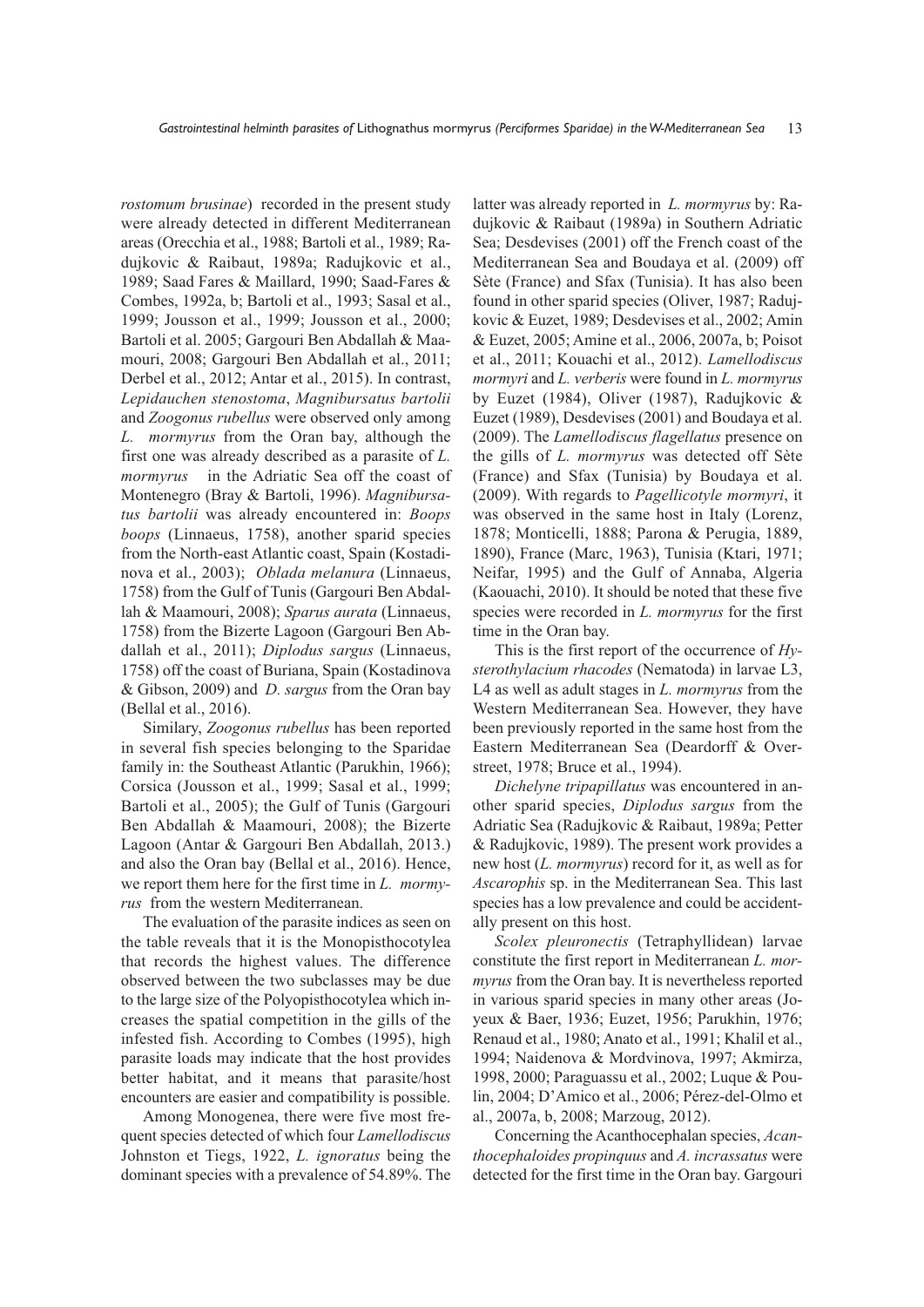Ben Abdallah et al. (2015) reported in the studied host from the Bizerte lagoon the presence of three acanthocephalan species, *Acanthocephaloides propinquus*, *A. incrassatus* and *Neoechinorhynchus* (*Neoechinorhynchus*) *rutili*. *Acanthocephaloides incrassatus* has already been reported in *Pagellus erythrinus* (Linnaeus, 1758) from Corsica (Ternengo et al., 2005) and *A. propinquus* in *Diplodus annularis* from the Gulf of Cagliari (D'Amico et al., 2006).

The data gathered in this study show that all the parasite species recognized in *L. mormyrus* from the Oran bay were already reported in this fish specimen from different areas of the Mediterranean Sea, except for *Lepidauchen stenostoma*, *Magnibursatus bartolii*, *Zoogonus rubellus*, *Dichelyne tripapillatus*, *Ascarophis* sp. and *Scolex pleuronectis* for which new records for this Mediterranean striped seabream population are established. Hence, the greatest helminth parasitic richness is found in the Oran bay.

Some ecological studies on fish parasites have suggested that many parameters influence parasite species diversity such as: body size, habitat, distributional range as well as feeding and schooling habits (Morand et al., 1999; Rodhe, 2010; Timi et al., 2010). Experimentation conditions (Walther et al., 1995) pointed out that many elements may affect directly or indirectly specific richness including the efforts of individuals examining hosts and variables related to the phylogeny of hosts and parasites (Bush et al., 1997; Poulin, 1995; Guegan & Morand, 1996; Sasal et al., 1997). All these factors increase the likelihood to encounter more parasite species.

#### **REFERENCES**

- Akinsanya B., Hassan A.A. & Adeogun A.O., 2008. Gastrointestinal helminth parasites of the fish *Synodontis clarias* (Siluriformes: Mochokidae) from Lekki Lagoon, Lagos, Nigeria. Revista de Biología Tropical, 56: 2021–2026.
- Akmirza A., 1998. Parasites in bogue (*Boops boops* Linnaeus, 1758). Ege University Journal of Fisheries and Aquatic Sciences, 15: 183–198.
- Akmirza A., 2000. Seasonal distribution of parasites detected in fish belonging to the Sparidae family found near Gokçeada. Acta Parasitologica Turcica, 24: 435– 441.
- Akmirza A., 2010. Investigation of the Monogenean Trematods and Crustecean Parasites of the Cultered and Wild Marine Fishes near Salih Island. Journal of the Faculty of Veterinary Medicine, Kafkas University, 16: 353–360.
- Akmirza A., 2013. Digenean trematodes of fish in the waters off Gökçeada, the Aegean Sea, Turkey. Journal of the Black Sea/Mediterranean Environment, 19: 283–298.
- Amine F. & Euzet L., 2005. Deux nouvelles espèces du genre *Lamellodiscus* Johnston & Tiegs, 1922 (Monogenea: Diplectanidae) parasites de Sparidae (Teleostei) des côtes de l'Algérie. Systematic Parasitology, 60: 187–196.
- Amine F., Euzet L. & Kechemir-Issad N., 2006. Description de deux nouvelles espèces de *Lamellodiscus* Johston & Tiegs, 1922 (Monogenea: Diplectanidae) du groupe morphologique "*ignoratus*", parasites de *Diplodus sargus* et *D. vulgaris* (Teleostei: Sparidae). Systematic Parasitology, 64: 37–45.
- Amine F., Euzet L. & Kechemir-Issad N., 2007a. Description de *Lamellodiscus confusus* n. sp. (Monogenea: Diplectanidae) parasite de *Sarpa salpa* (Teleostei: Sparidae). Parasite, 14: 281–285.
- Amine F., Euzet L. & Kechemir-Issad N., 2007b. *Lamellodiscus theroni* sp. nov. (Monogenea: Diplectanidae) a gill parasite from *Diplodus puntazzo* (Teleostei: Sparidae). Acta Parasitologica, 52: 305–309.
- Anato CB., Ktari M.H. & Dossou C., 1991. La parasitofaune métazoaire de *Boops boops* (Linne, 1758), poisson téléostéen Sparidae des côtes Tunisiennes. Oebalia, 17: 259–266.
- Antar R. & Gargouri Ben Abdallah L., 2013. Trematodes in fishes of the genus *Diplodus* (Teleostei, Sparidae) from Bizerte Lagoon (Northern coast of Tunisia). Bulletin European Association of Fish Pathologists, 33: 44–52.
- Antar R., Georgieva S., Gargouri Ben Abdallah L. & Kostadinova A., 2015. Molecular evidence for the existence of species complexes within *Macvicaria* Gibson & Bray, 1982 (Digenea: Opecoelidae) in the western Mediterranean, with descriptions of two new species. Systematic Parasitology, 91: 211–29.
- Bargelloni L., Alarcon J.A., Alvarez M.C., Penzo E., Magoulas A., Palma J. & Patarnello T., 2005. The Atlantic Mediterranean transition: Discordant genetic patterns in two seabream species, *Diplodus puntazzo* (Cetti) and *Diplodus sargus* (L.). Molecular Phylogenetics and Evolution, 36: 523–535.
- Bartoli P. & Bray R.A., 1996. Description of three species of *Holorchis* Stossich, 1901 (Digenea: Lepocreadiidae) from marine fishes off Corsica. Systematic Parasitology, 35: 133–143.
- Bartoli P., Bray R.A. & Gibson D.I., 1989. The Opecoelidae (Digena) of sparid fishes of the wester Mediter-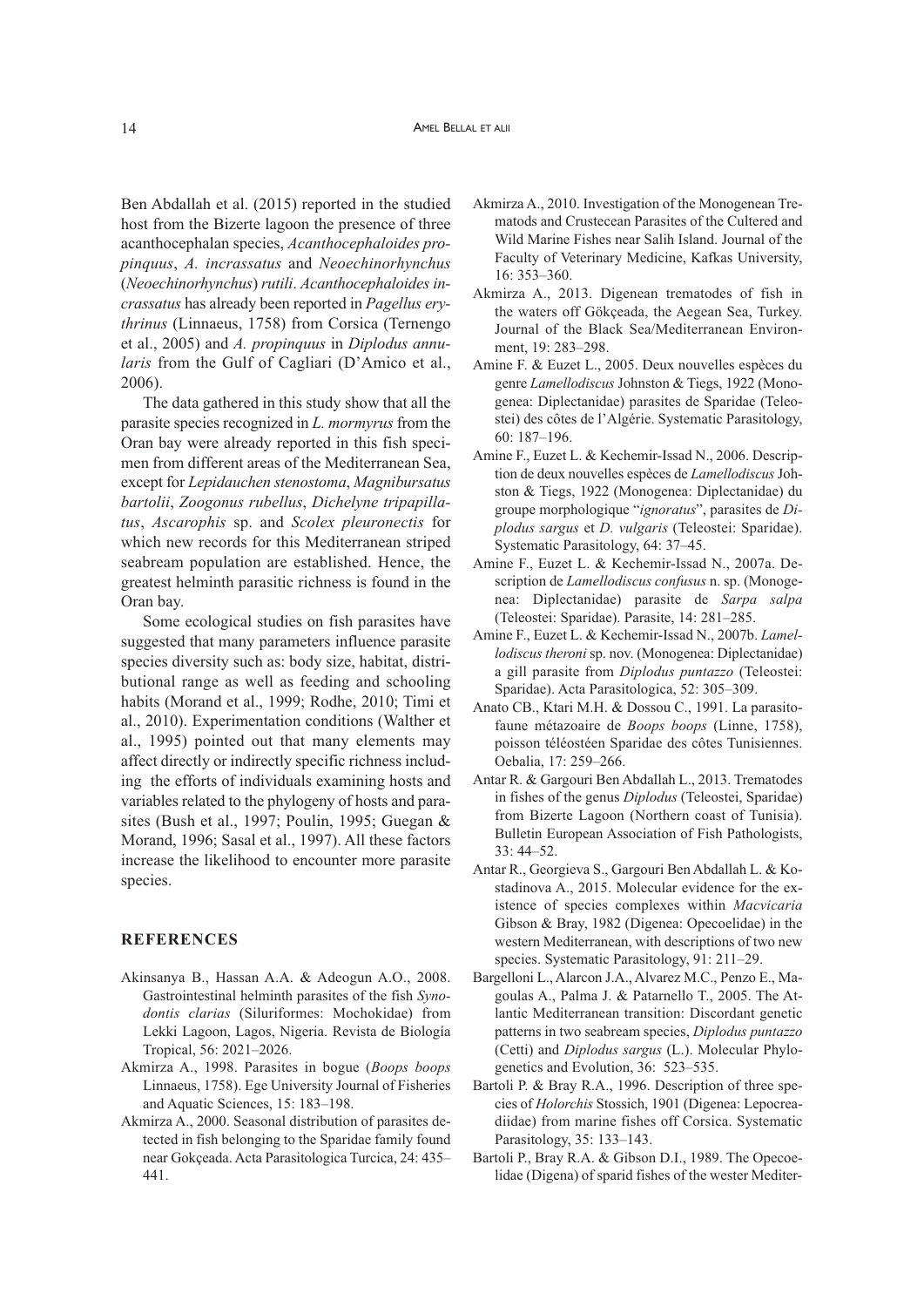ranean. II. *Pycnadenoides* Yamaguti, 1938 and *Pseudopycnadena* Saad Fares & Maillard, 1986. Sys-tematic Parasitology, 13: 35–51.

- Bartoli P., Gibson D.I. & Bray R.A., 1993. The Opecoelidae (Digenea) of sparid fishes of the western Mediterranean. VI. A redescription of *Macvicaria mormyri* (Stossich, 1885) n. comb. and a key to the opecoelids from western Mediterranean sparids. Systematic Parasitology, 26: 59–67.
- Bartoli P., Gibson D.I. & Bray R.A., 2005. Digenean species diversity in teleost fish from a nature reserve off Corsica, France (Western Mediterranean), and a comparison with other Mediterranean regions. Journal of Natural History, 39: 47–70.
- Bauchot., M.L. & Hureau J.C., 1986. Sparidae. In: Whitehead P.J.P., Bauchot M.L., Hureau J.C., Nielsen J. & Tortonese E. (Eds.), Fishes of the north-eastern Atlantic and the Mediterranean, Volume II. Paris: UNESCO, pp. 883–907.
- Bauchot., M.L. & Hureau J.C., 1990. Sparidae. In: CheckList of the Fishes of the eastern tropical Atlantic (CLOFETA), Vol. 2 , Quéro J.C., Hureau J.C., Karrer C., Post A. & Saldanha L. (Eds.), Lisbon: JNICT; Paris: SEI & UNESCO, pp. 790–812.
- Bellal A., Brahim Tazi NA., Hadjou Z. & Boutiba Z., 2016. First records of digenean trematodes of two fishes (Teleostei Sparidae) from the West Algerian coast and comparative study with Tunisian coast (Mediterranean Sea). Biodiversity Journal, 7: 233– 240.
- Benmansour B., Ben Hassine O.K., Diebakate D. & Raibaut A., 2001. Sur deux espèces de Copépodes Lernaeopodidae (Siphonostomatoida) parasites du marbré *Lithognathus mormyrus* (Linnaeus, 1758) (Pisces, Sparidae). Zoosystema, 23: 695–703.
- Boualleg C., Seridi M., Kaouachi N., Quiliquini Y. & Bensouillah M., 2010. Les Copépodes parasites des poissons téléostéens du littoral Est-algérien. Bulletin de l'Institut Scientifique, Rabat, section Sciences de la Vie, 32: 65–72.
- Boualleg C., Kaouachi N., Seridi M., Ternango S. & Bensouilah M.A., 2011. Copepod parasites of gills of 14 teleost fish species caught in the gulf of Annaba (Algeria). African Journal of Microbiology Research, 5: 4253–4259.
- Boudaya L., Neifar L. & Euzet L., 2009. Diplectanid parasites of *Lithognathus mormyrus* (L.) (Teleostei: Sparidae) from the Mediterranean Sea, with the description of *Lamellodiscus flagellatus* n. sp. (Monogenea: Diplectanidae). Systematic Parasitology, 74: 149–159.
- Bray R.A. & Bartoli P., 1996. A redescription of *Lepidauchen stenostoma* Nicoll, 1913 (Digenea), and a reassessment of the status of the genus *Lepidauchen* Nicoll, 1913. Systematic Parasitology, 33: 167–176.
- Bray R.A. & Cribb T.H., 1989. Digeneans of the family Opecoelidae Ozaki, 1925 from the southern Great Barrier Reef, including a new genus and three new species. Journal of Natural History, 23: 429–473.
- Bray R.A. & Cribb T.H., 1997. The subfamily Aephnidiogeninae Yamaguti, 1934 (Digenea: Lepocreadiidae), its status and that of the genera *Aephnidiogenes* Nicoll, 1915, *Holorchis* Stossich, 1901, *Austroholorchis* n. g., *Pseudaephnidiogenes* Yamaguti, 1971, *Pseudoholorchis* Yamaguti, 1958 and *Neolepocreadium* Thomas, 1960. Systematic Parasitology, 36: 47–68.
- Bruce N.L., Adlard R.D. & Cannon L.R.G., 1994. Synoptic checklist of ascaridoid parasites (Nematoda) from fish hosts. Invertebrate Taxonomy, 8: 583–674.
- Bush A.O., Lafferty K.D., Lotz J.M. & Shostak A.W., 1997. Parasitology meets ecology on its own terms: Margolis et al. Revisited. Journal of Parasitology, 83: 575–583.
- Cafer Erkin K., Raul Castro R. & Ercument G., 2015. *Clavellotis briani* (Copepoda, Lernaeopodidae) Infestation on Striped Seabream, *Lithognathus mormyrus* (Sparidae) from the Northeast Mediterranean Sea, Turkey. Journal of Agricultural Sciences, 21: 152– 157.
- Campbell R.A., 1983. Parasitism in deep sea. In: John Wiley & Sons Rowe G.T., The sea. New York, pp. 473–552.
- Çinar M.E., 2014. Checklist of the phyla Platyhelminthes, Xenacoelomorpha, Nematoda, Acanthocephala, Myxozoa, Tardigrada, Cephalorhyncha, Nemertea, Echiura, Brachiopoda, Phoronida, Chaetognatha and Chordata (Tunicata, Cephalochordata and Hemichordata) from the coasts of Turkey. Turkish Journal of Zoology, 38: 698–722.
- Combes C., 1995. Interactions durables. Ecologie et évolution du parasitisme. Elsevier-Masson, Paris, 524 pp.
- D'Amico V., Canestri Trotti G., Culurgioni J. & Figus V., 2006. Helminth parasite community of *Diplodus annularis* L. (Osteichthyes, Sparidae) from Gulf of Cagliari (Sardinia, south Western Mediterranean). Bulletin of the European Association of Fish Pathologists, 26: 222–228.
- Deardorff T.L. & Overstreet RM., 1978. *Thynnascaris rhacodes* sp. n. (Nematoda: Ascaridoidea) in fishes from the Israeli Mediterranean coast. Annales de Parasitologie Humaine et Comparée, 53: 519–525.
- Derbel H., Chaari M. & Neifar L., 2012. Digenean species diversity in teleost fishes from the Gulf of Gabes, Tunisia (Western Mediterranean). Parasite, 19: 129–135.
- Demirkale I., Ozak A.A. & Boxshall GA., 2015. The discovery of the male of *Caligus ligusticus* Brian, 1906 (Copepoda: Caligidae) parasitic on the sand steenbras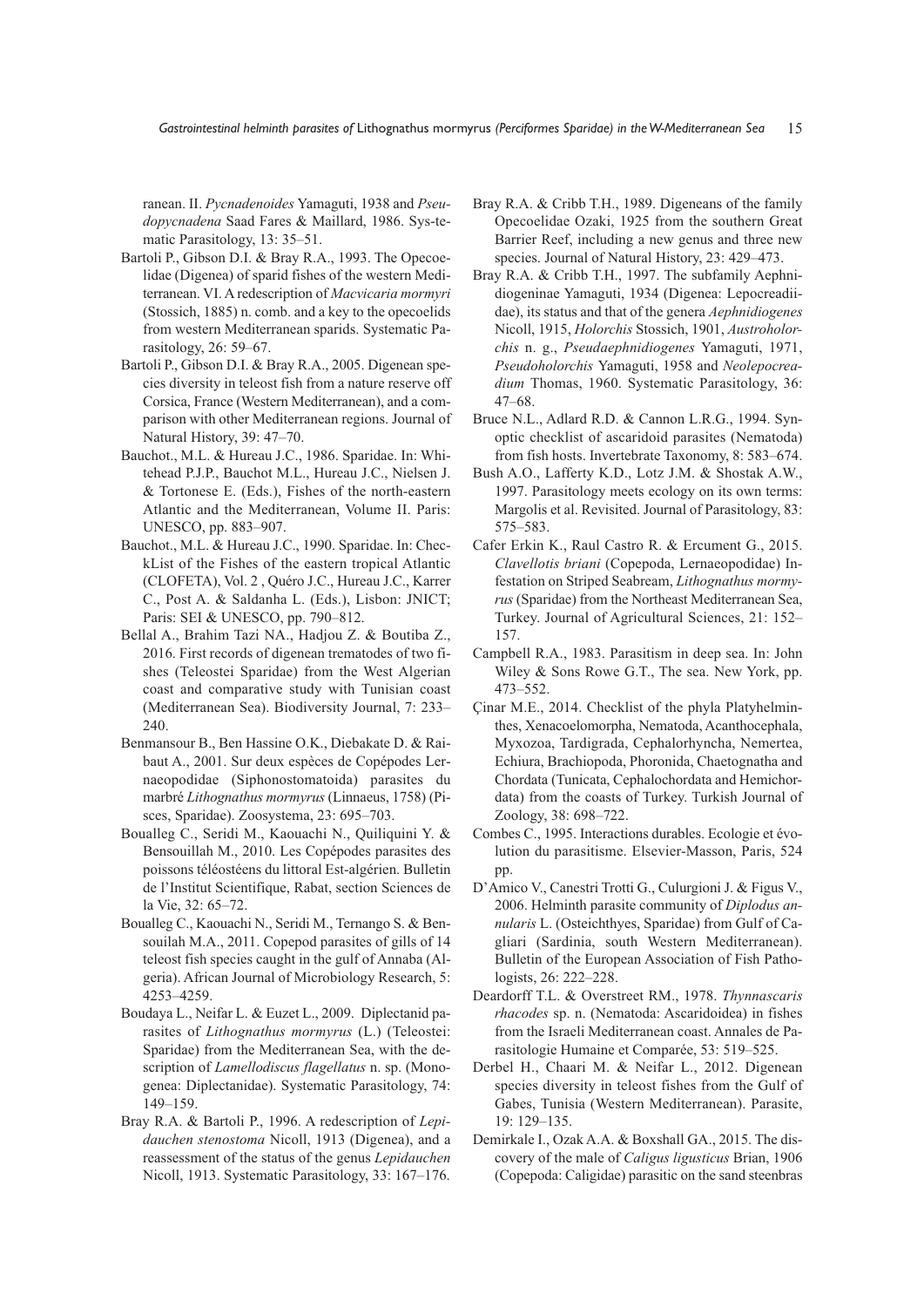*Lithognathus mormyrus* (L.) in the eastern Mediterranean. Systematic Parasitology, 91: 81–90.

- Desdevises Y., 2001. The phylogenetic position of *Furnestinia echeneis* (Monogenea, Diplectanidae) based on molecular data: a case of morphological adaptation? International Journal for Parasitology, 31: 205– 208.
- Desdevises Y., Morand S. & Legendre P., 2002. Evolution and determinants of host specificity in the genus *Lamellodiscus* (Monogenea). Biological Journal of the Linnean Society, 77: 431–443.
- Dezfuli B.S., Volponi S., Beltrami L. & Poulin R., 2002. Intra- and interspecific density-dependent effects on growth in helminth parasite of the cormorant, *Phalacrocorax carbo sinensis*. Parasitology, 124: 537– 544.
- Euzet L., 1984. Diplectanidae (Monogenea) parasites de poissons des Iles Kerkenneh (Tunisie). Archives de l'Institute Pasteur de Tunis, 61: 463–474.
- Euzet L., 1956. Theses presentes a la Faculte des Sciences de MontpeIIier pour obtenir Ie grade de Docteur es Sciences NatureIIes: l. Recherches sur les Cestodes Tetraphyllides des selaciens des cotes de France. Causse, Graille, and Castelnau, MontpeIIier, 263 pp.
- Fischer W., Seneider M. & Bauchaut M.L., 1987. Fiches F.A.O. d'identification des espèces pour les besoins de la péche. Méditerranée et Mer noire (zone de péche 37) Vertébrés. Vol. II, Rome, FAO. pp. 761–1530.
- Froese R. & Pauly D., 2014. FishBase: World Wide Web electronic publication. Available at http://www.fishbase.org (accessed July 2014).
- Gargouri Ben Abdallah L. & Maamouri F., 2008. Digenean fauna diversity in sparid fish from Tunisian coasts. Bulletin European Association of Fish Pathologists, 28: 129–136.
- Gargouri Ben Abdallah L., Antar R. & Maamouri F., 2011. Diversity of the digenean fauna in sparid fishes from the Lagoon of Bizerte in Tunisia. Acta Parasitologica, 56: 34–39.
- Gargouri Ben Abdallah L., Antar R., Zarrouk F. & Maamouri F., 2015. The occurrence of acanthocephalans in teleost fish from the Bizerte lagoon, Tunisia. Journal of Helminthology, 90: 96–101.
- Gaevskaya A.V. & Aleshkina LD., 1988. Fauna of monogenea of the South-East Atlantic, its ecological and geographical analysis. Zoologicheskii Zhurnal, 67: 325–330.
- Gijon-Botella H. & Lopez-Roman R., 1989. Aportacion al catalogo de Digenea de peces marinos del Archipelago de Canarias. Revista Iberica de Parasitologia, 49: 137–138.
- Guegan J.F. & Morand S., 1996. Polyploid hosts: strange attractors for parasites! Oikos, 7: 366–370.
- Hammami I., Bahri-Sfar L., Kaoueche M., Grenouillet G., Lek S., Kara M. & Hassine O.K.B., 2013.

Morphological characterization of striped seabream (*Lithognathus mormyrus*, Sparidae) in some Mediterranean lagoons. Cybium, 37: 127–139.

- Holmes J.C., 1990. Competition, contacts and other factors restricting niches of parasitic helminthes. Annales de Parasitologie Humaine et Comparée, 65: 69–72.
- Jousson O., Bartoli P. & Pawlowski J., 1999. Molecular identification of developmental stages in Opecoelidae (Digenea). International Journal for Parasitology, 29: 1853–1858.
- Jousson O., Bartoli P. & Pawlowski J., 2000. Cryptic speciation among intestinal parasites (Trematoda: Digenea) infecting sympatric host fishes (Sparidae). Journal of Evolutionary Biology, 13: 778–785.
- Jovelin R. & Justine J.L., 2001. Phylogenetic relationships within the polyopisthocotylean monogeneans (Platyhelminthes) inferred from partial 28S rDNA sequences. International Journal for Parasitology, 31: 393–401.
- Joyeux C. & Baer J.G., 1936. Cestodes. Fauna de France, 30 pp.
- Kallianiotis A., Torre M. & Argyri A., 2005. Age, growth, mortality, reproduction, and feeding habits of the striped seabream, *Lithognathus mormyrus* (Pisces: Sparidae), in the coastal waters of the Thracian Sea, Greece. Scientia Marina, 69: 391–404.
- Khalil L.F., Jones A. & Bray RA., 1994. Keys to the Cestode Parasites of Vertebrates CAB International, Wallingford, UK.
- Kostadinova A. & Gibson D.I., 2009. New records of rare derogenids (Digenea: Hemiuroidea) from Mediterranean sparids, including the description of a new species of *Magnibursatus* Naidenova, 1969 and redescription of *Derogenes adriaticus* Nikolaeva, 1966. Systematic Parasitology: 74, 187–198.
- Kostadinova A., Power A.M., Fernández M., Balbuena J.A., Raga J.A. & Gibson D.I., 2003. Three species of *Magnibursatus* Naidenova, 1969 (Digenea: Derogenidae) fromAtlantic and Black Sea marine teleosts. Folia Parasitologica, 50: 202–210.
- Kaouachi N., 2010. Contribution a l'étude de la biodiversité et la bio écologie des Monogènes parasites des poissons dans le littoral Est algérien. Thèse de Doctorat, Université Badji-Mokhtar, Annaba, Algeria, 246 pp.
- Kaouachi N., Boulalleg C., Bensouilah M. & Quilichini Y., 2012. Les Monogènes parasites du genre Diplodus dans l'Est du littoral algérien. Bulletin de l'Institut Scientifique, Rabat, section Sciences de la Vie, 34, 57–63.
- Ktari M.H., 1971. Recherches sur la reproduction et le développement de quelques Monogènes (Polypisthocotylea) parasites de poissons marins. Thèse de Doctorat, Université de Sciences et Techniques Languedoc, Montpellier, France, 327 pp.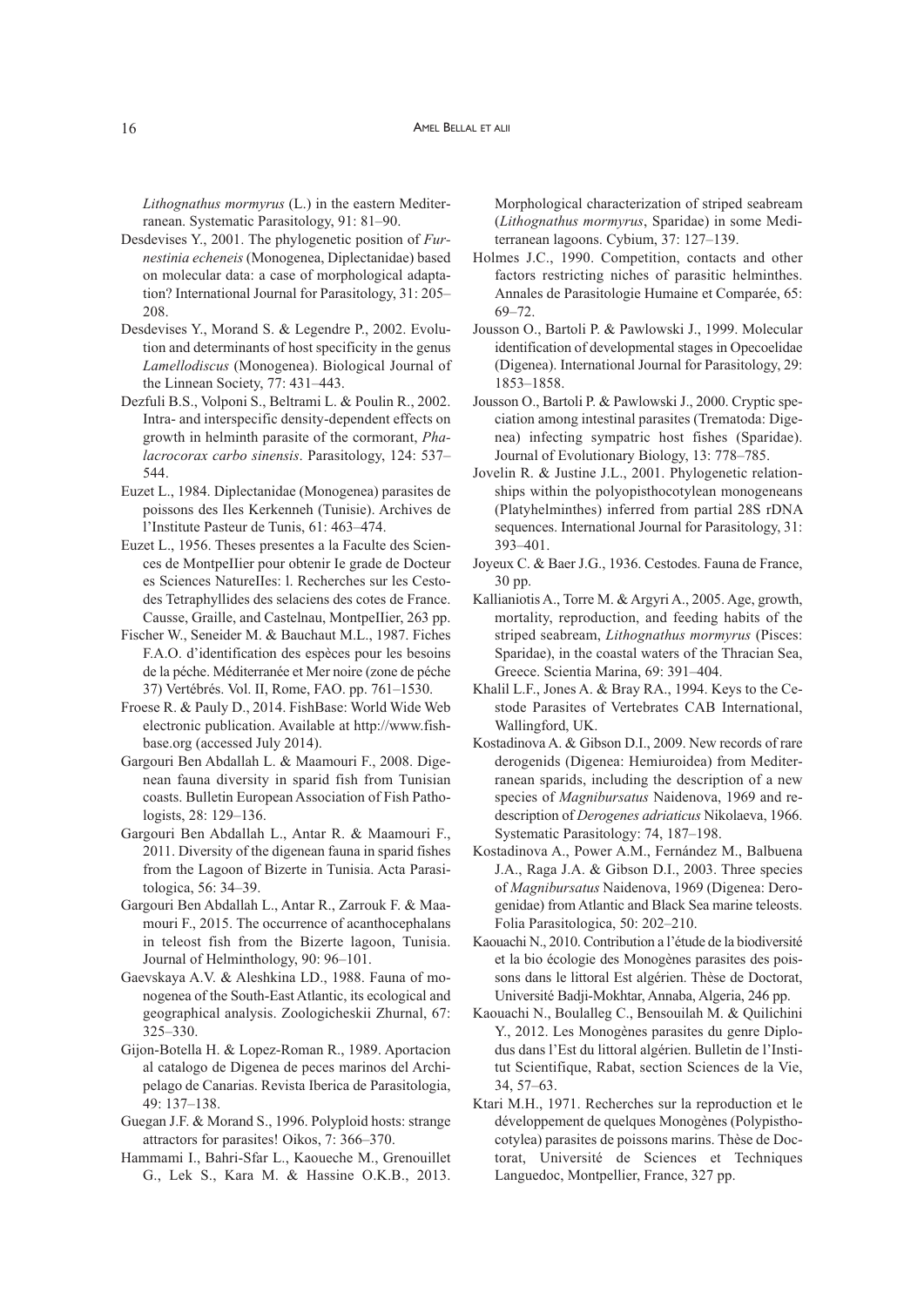- Lorenz L., 1878. Ueder die Organisation der Gattung en Axine und Microcotyle. Arbeiten aus dem Zoologischen Instituten der Universität Wien, 1: 405–436.
- Luque J.L. & Poulin R., 2004. Use of fish as intermediate hosts by helminth parasites: A comparative analysis. Acta Parasitologica, 49: 353–361.
- Malmberg G., 1957. On the occurrence of *Gyrodactylus* on Swedish fishes. Skrifterutgivna av Sodra Sveriges Fiskeriforening (1956), pp. 19–76.
- Marc A.M., 1963. Recherche sur quelques espèces du genre *Microcotyle* (Monogenea: Microcotylideae). Rapport de D.E.A Université de Montpellier, 168 pp.
- Marzoug D., 2012. Biodiversity an structure of parasite communities in two commercial fish species from western Mediterranean coasts of Algeria. Thèse doctorat, Université d'Oran, 106 pp.
- Moller H., 1987. Pollution and parasitism in the aquatic environment. International Journal for Parasitology, 17: 353–361.
- Monticelli F.S., 1888. Saggio di una morfologia dei Trematodi, 1–131.
- Morand S., Poulin R., Rohde C. & Hayward C., 1999. Aggregation and species coexistence of ectoparasites of marine fishes. International Journal for Parasitology, 29: 663–672.
- Naidenova N.N. & Mordvinova T.N., 1997. Helminth fauna of Mediterranean sea fish upon the data of the IBSSs expeditions (1959–1973). Ekologiya Morya,  $46.69 - 74.$
- Neifar L., 1995. Contribution à l'étude de la biodiversité des Monogènes parasites des poissons du secteur Nord -Est de la Tunisie. Rapport de D.E.A, Université de Tunis II, 209 pp.
- Oliver G., 1987. Les Diplectanidae Bychowsky, 1957 (Monogenea, Monopisthocotylea, Dactylogyridea). Systématique. Biologie. Ontogénie. Écologie. Essai de phylogenèse. Thèse d'État mention Sciences, Université des Sciences et Techniques du Languedoc, Montpellier, France, 433 pp.
- Orecchia P., Paggi L. & Radujkovic B.M., 1988. Digeneans of fishes from the Adriatic Sea with a description of *Lecithaster atherinae* n. sp. from Atherina (Hepsetia) boyeri. Parassitologia, 30: 225–229.
- Pajuelo J.G., Lorenzo J.M., Méndez M., Coca J. & Ramos A.G., 2002. Determination of age and growth of the striped seabream *Lithognathus mormyrus* (Sparidae) in the Canarian archipelago by otolith readings and backcalculation. Scientia Marina, 66: 27–32.
- Paraguassú A.R., Luque J.L. & Alves DR., 2002. Community ecology of the metazoan parasites of red porgy, *Pagrus pagrus* (L., 1758) (Osteichthyes, Sparidae), from the coastal zone, state of Rio de Janeiro, Brazil. Acta Scientiarum, 24: 461–467.
- Parona C. & Perugia A., 1889. Di alcuni trematodi ectoparassiti di pesci marini. Nota preventiva. Annali del Museo Civico di storia Naturale di Giacomo Doria, 7: 740–747.
- Parona C. & Perugia A., 1890. Contribuzione per una monografia del genera *Microcotyle*. Annali del Museo Civico di storia Naturale di Giacomo Doria, 10: 173–220.
- Parukhin A.M., 1966. On the species composition of the helminth fauna of fishes in the South Atlantic. Materialy Nauchnoi Konferentsii Vsesoyuznogo Obshchestva Gel'mintologov, 3: 219–222.
- Parukhin A.M., 1976. Parasitic worms in food fishes of the Southern Seas. Kiev, Naukova Dumka, 183 pp.
- Pérez-del-Olmo A., Fernández M., Gibson DI., Raga J.A. & Kostadinova A., 2007a. Descriptions of some unusual digeneans from *Boops boops* L. (Sparidae) and a complete checklist of its metazoan parasites. Systematic Parasitology, 66: 137–157.
- Pérez-del-Olmo A., Raga J.A., Kostadinova A. & Fernández M., 2007b. Parasite communities in *Boops boops* (L.) (Sparidae) after the Prestige oil-spill: Detectable alterations. Marine Pollution Bulletin, 54: 266–276.
- Pérez-del-Olmo A., Fernández M., Raga JA., Kostadinova A. & Poulin R., 2008. Halfway up the trophic chain: development of parasite communities in the sparid fish *Boops boops*. Parasitology, 135: 257– 268.
- Petter A.J. & Radujkovic BM., 1989. Parasites des poissons marins du Montenegro: Nematodes. Acta Adriatica, 30: 195–236.
- Poisot T., Verneau O. & Desdevises Y., 2011. Morphological and molecular evolution are not linked in *Lamellodiscus* (Plathyhelminthes, Monogenea). PloS one, 6, e26252.
- Polyanski Y.I., 1961. Ecology of parasites of marine fishes. In: Polyanski Y.I. (Ed.), Parasitology of fishes. Oliver and Boyd, Edinburgh, 48–83.
- Poulin R., 1995. Phylogeny, ecology and richness of parasite communities in vertebrates. Ecological Monographs, 65: 283–302.
- Radujkovic B.M. & Euzet L., 1989. Parasites des poissons marins du Montenegro: Monogenes. Acta Adriatica, 30: 51–135.
- Radujkovic B.M. & Raibaut A., 1989a. Parasites des poissons marins du Monténégro: liste des espèces de poissons avec leurs parasites. Acta Adriatica, 30: 307–320.
- Radujkovic B.M. & Raibaut A., 1989b. Parasites des poissons marins des côtes du Monténégro: Copépodes. Acta adriatica, 28: 237–278.
- Radujkovic BM., Orecchia P. & Paggi L., 1989. Parasites des poissons marins du Montenegro: Digenes. Acta Adriatica, 30: 137–187.